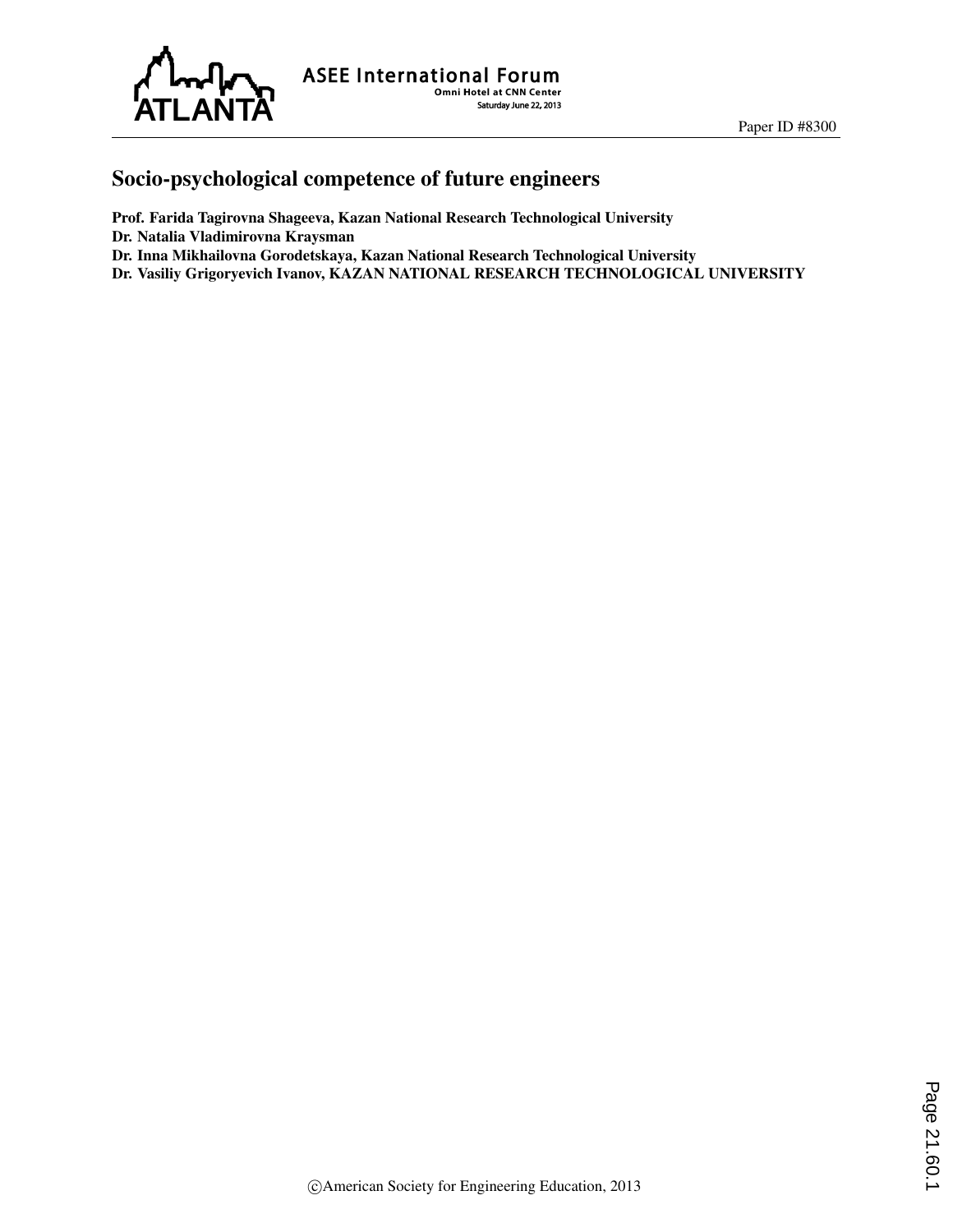## **Socio-psychological competence of future engineers**

Engineering education today has to overcome a dramatic gap between academic theory and real practice. Engineering university graduates should be able to solve various tasks in production and management, adapt to the rapidly changing challenging environment. All fundamental engineering skills, including mechanization, automation, creating new and modernization of existing technologies, and other kinds of activity, should, first of all, aim at society and its members. Existing social and technical reality requires professionals with broad outlook and systemic thinking, able to see interdisciplinary connections. Contemporary technologies create a specific environment. Nowadays every engineering decision intrudes into social reality, transforms it, creates and imposes new material needs, and sets up new quality standards.

Engineering training process in Russia on each stage of professional education is subject to Federal State Educational Standards (FSES). According to FSES of higher professional education, university has to provide socio-cultural environment for harmonized personal development.

Growing social significance of engineers in the contemporary global context of rapid technological changes and constant innovational processes in industry require engineering university graduates to by flexible and adaptive, to have open mind and be ready for innovations. Besides, future engineer should be able to integrate into global technological network, be mobile and communicate with colleagues all over the world. Therefore social-psychological competence of future engineers becomes one of the core factors of their professional performance, alongside with profound engineering knowledge and skills.

Socio-psychological competence, as an integral personal characteristic, means achievements in relations and interactions between individual with other people which allows resolving social situations efficiently, and choosing and implementing adequate strategies and tactics of interaction and cooperation, as well as self-regulation for the efficient social and professional activity. Socio-psychological competence allows successful achievement of several significant professional goals: adapt to new environment, be ready for inner and international professional mobility; work in teams, efficiently collaborate with peers and have experience in advanced industrial engineering and scientific management of labor; be a good team-leader and manage people and innovations; be self-aware, know personal strengths and weaknesses, manage self-development and life-long learning process; fully fulfill personal power and human resource of the team, etc. It is evident that future global engineer has to possess these characteristics to successfully perform in the challenging innovative environment.

An engineer today does not only create or improve machinery and technologies, but also bears responsibility for his activity, thinks about possible positive and negative physical, economical or psychological effects. Due to the global processes a contemporary engineer should be competent not only in his field of knowledge, but also in adjacent spheres, able to correspond to the global quality standards, ready to constant professional and personal growth, socially and professionally mobile. Society is interested in development of socio-psychological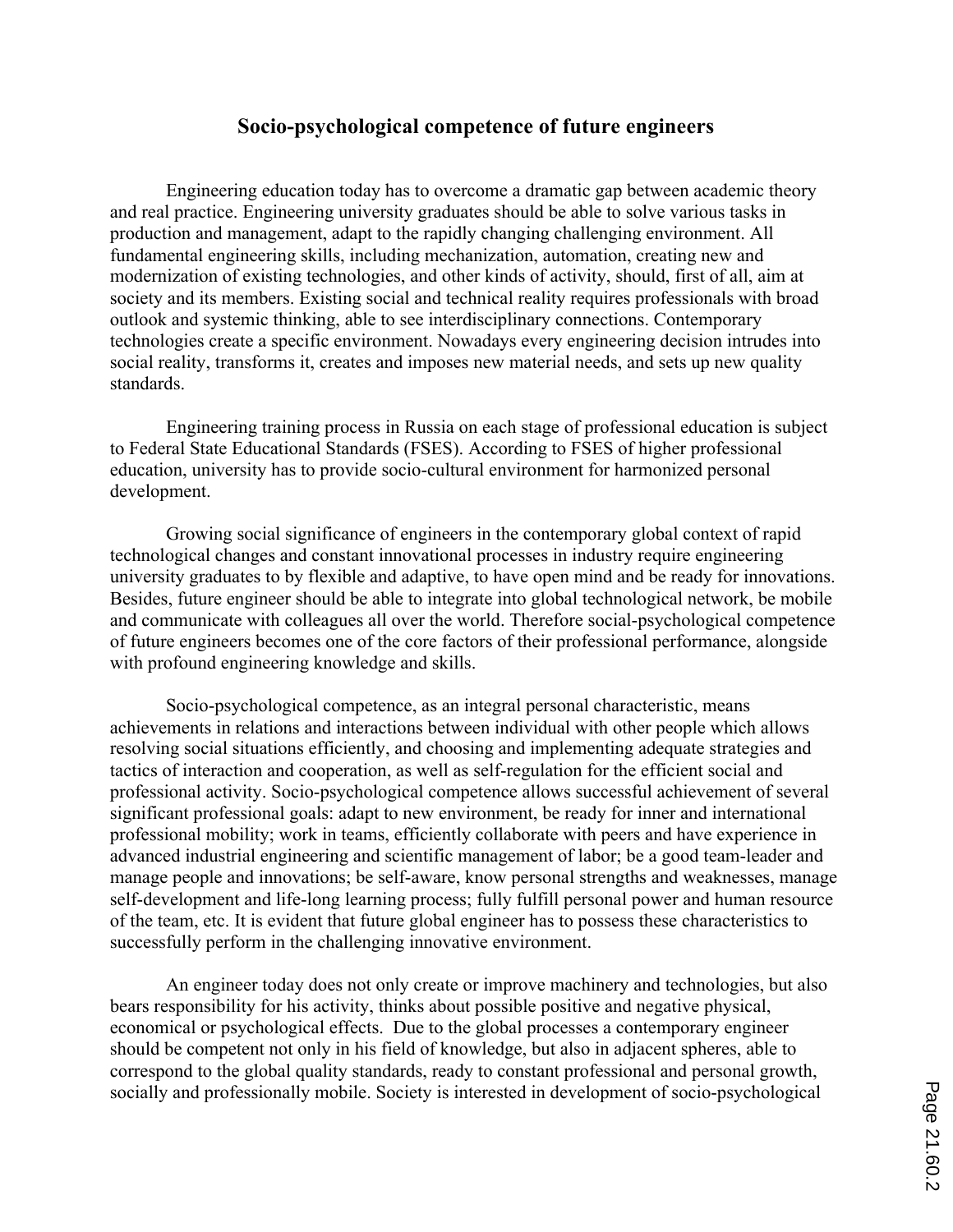competence of engineers. Socio-psychological competence ensures personal maturity, professional efficiency and social success of an engineering university graduate in various spheres of life activity. Contemporary innovative economy causes not only constantly changing state of the market, including labor market, but also new requirements to a college or university graduate. It is understood that institutions of higher education are expected to produce good professionals, experts in a specific professional field. However today it is not enough: graduates should know economical and political processes, be able to evaluate pluses and minuses of real situation and find optimal decisions in solving arising problems  $[1]$ .

According to opinion polls, there is a list of characteristics that potential employers consider to be the most important for effective professional activity and good adaptation of technical and technological university graduates. This list includes not only professional knowledge and skills, but also personal traits. Among personal traits of an engineer employers mention diligence, devotion and loyalty to the chosen occupation, strive for self-actualization, sociability, eloquence and ability to express oneself correctly, honesty, initiative and enthusiasm, and ability to make decisions. Professional qualities are perfect computer skills, good theoretical professional knowledge, awareness of modern technologies and material, experience in draftsmanship, capacity to work with specifications, technical and regulatory documentation and references, knowledge of foreign languages, etc. According to inquiry data, employers consider personal qualities to be even more important than specific professional engineering competences  $\begin{bmatrix} 1 \end{bmatrix}$ . It is reasonable because professional knowledge and skills may be acquired during the lifetime, meanwhile personality is rather stable and rigid and is changing less rapidly.

Although personality is a dynamic constantly developing system, student age  $(18 - 25)$ years old) is an important period that determines future life trajectory. It is the age of goal-setting, open mind, big ambitions and high intellectual power. Unfortunately modern youths are not always able to disclose their potential and manage their lives. University students as a social group, unlike other young people, are characterized by comparatively high level of motivation for active professional and social performance, strive to efficient fulfillment. Therefore the purpose of university education is not only to provide vocational qualification, but also to prepare student for various social and professional situations, encourage them to develop their personality, create environment for personal growth. Consequently one of the main educational tasks is to built up and develop socio-psychological competence of engineering students as it will actively influence the development of general and special professional competences, establish connections between acquired knowledge and professional practice, help coping with various real professional situations.

Socio-psychological competence of future engineers should be developed in the educational process at the university. Humanities, especially psychology and educational science as academic disciplines play an important role in developing socio-psychological competence. Psychological and pedagogical knowledge and skills are necessary to solve problems in HR, management, conflict resolving, information processing, etc. Humanities in the engineering education allow students to evaluate significance of innovations, implement them and overcome obstacles and difficulties. Besides education in psychology and pedagogics reveals potential for personal growth, influences motivation, general outlook, values, and consciousness as a whole. Therefore psychological and pedagogical subjects contribute to the development of independent,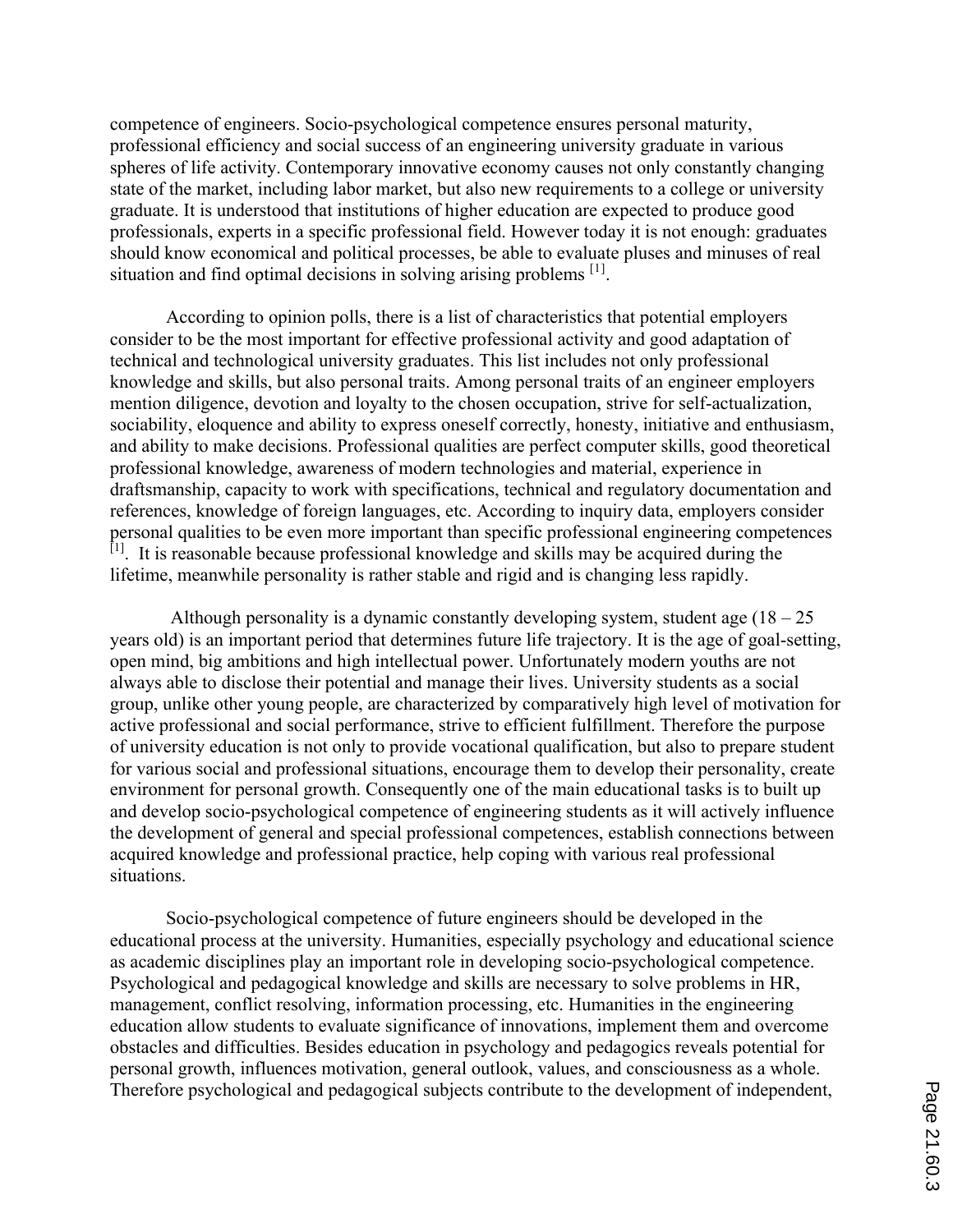creative, socially active personality and thus respond to the leading trend of the global civilization process.

Russian Federal State educational Standards for Bachelors in engineering pay major attention to professional competences. General cultural competences (including sociopsychological aspects) are mainly developed by means of humanities, social and economic courses. To reinforce socio-psychological skills and encourage its further development we suggested several courses to engineering Bachelor and Master curricula. Here we give some of the examples.

Academic course "Psychology of success" was introduced to Bachelor curriculum for a very up-to-date and in demand professional engineering area "Material science and material engineering" and "Chemistry and technology of highly-charged materials and articles"

The course "Psychology of success" consists of 36 in-class academic hours (18 hours of lectures, and 18 hours of seminars). The content of the discipline is aimed at developing sociopsychological and general cultural competencies, such as: strive for success, leadership, personal initiative; motivation for cooperation; skills for interpersonal relations; goal-setting and timemanagement; motivation for success; ability and readiness for independent performance; healthprotecting motivation, etc. The discipline is aimed at developing personal representations of success as a concept, and acquisition of practical skills and communicative abilities. Among educative tasks of the course we may emphasize the following: familiarize students with various approaches to consider success as one of the leading values; study psychological peculiarities that influence success, either positively or negatively; acquire ability of time-management and scientific management of labor; develop conflict resolution and conflict management skills; through case study to show the possibilities to apply the knowledge acquired at the "Psychology of success" course in the engineering context.

Another socio-psychological discipline introduced for future engineers is "Efficient communications and in-company relations" for Masters "Product lifecycle management at petrochemical enterprises" in the area "Chemical engineering". This rather long course (108 academic hours) is included into general scientific module of Master training and consists of lectures (24 hours), seminars (36 hours) and independent work of students (48 hours).

The main educational goal of the discipline is to familiarize students with communicational laws in the contemporary economic environment, patterns of efficient in-firm interaction and cooperation; train them for active participation in business-processes; develop ability to perform effectively in communicational space. The purpose of the course is also to study the strategies of efficient communication network in the company. The discipline allows students acquire and develop knowledge in the sphere of social communicational technologies in modern companies, investigate their effectiveness and accordance to business-processes, produce socially, psychologically, and economically appropriate decisions and improve infrastructure of their enterprises.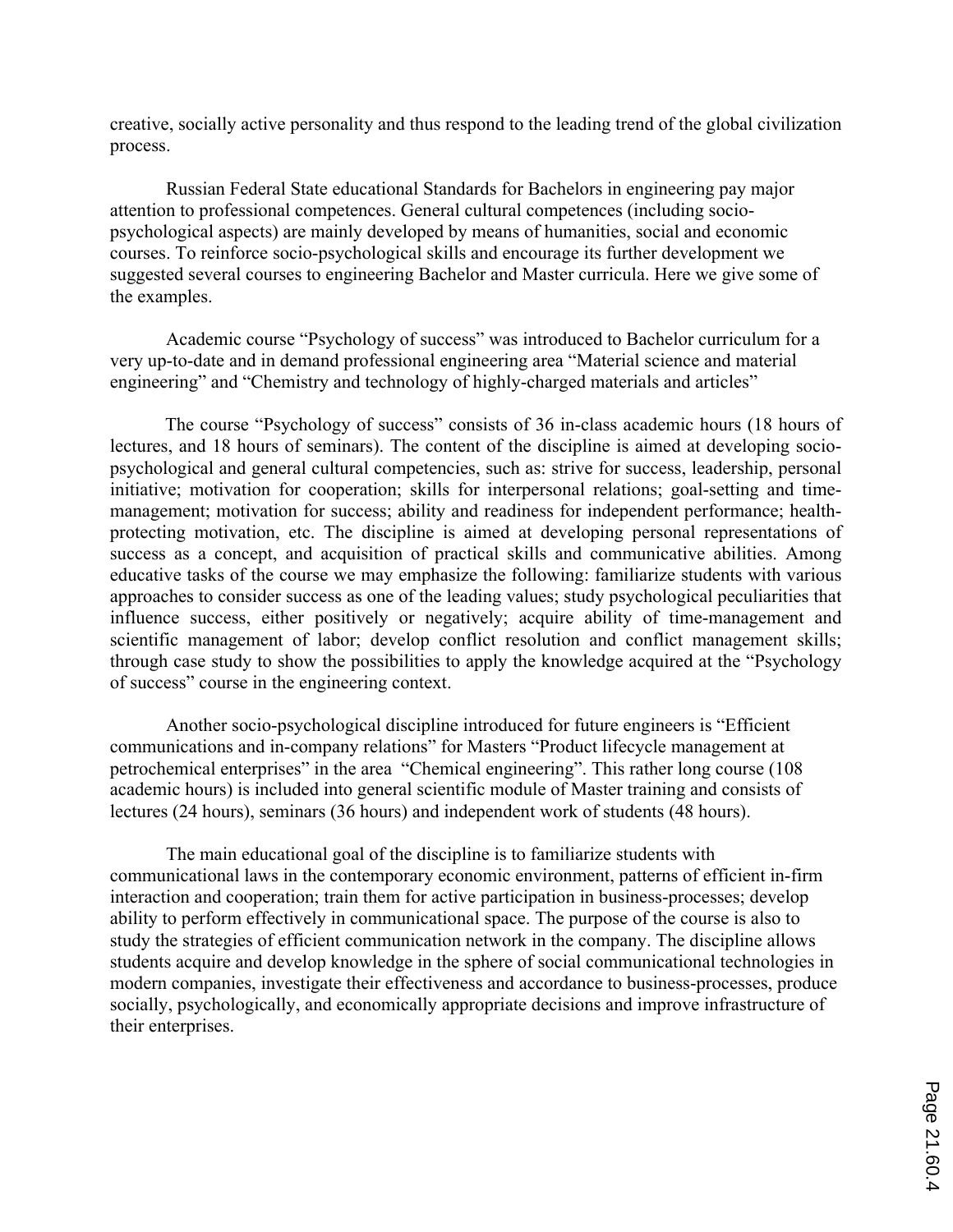Although FSES allow including some disciplines aimed, among others, at development of socio-psychological competence of future engineer, as it has been mentioned, typical engineering curriculum does focus on arts and social sciences.

In our opinion the given problem (lack of academic hours for socio-psychological development) may be solved in the process of additional to higher professional education (APE) – Russian equivalent of minor degree. In the contemporary context APE acquires independent value and plays a decisive role being one of the main ways to be highly competitive at the labor market.

The system of higher engineering education suggests step-by-step development of multiple components of an engineer's professional competence. Competences trained at the major are updated and developed while studying minor, becoming core, distinctive competences for a particular engineer <sup>[4]</sup>. Additional to higher professional education is an effective instrument that may be used within the process of training a specialist. It gives good possibilities for personal and professional development of future engineers.

Faculties and Departments of additional education at the universities suggest a variety of additional educational courses that attract more and more students. For instance, the Faculty of Additional Education (FAE) of the Kazan National Research Technological University suggests a minor program "Professional psychology". During a period of almost twenty years a group of professionals have been teaching students basing on the developed curriculum that includes theoretical and practical psychological disciplines. One of the main purposes of the course is to develop socio-psychological competence of a person.

From the psychological point of view socio-psychological competence is a multidimensional phenomenon. It comprises communicative, perceptive and interactive components. Therefore the training process is designed in such a way to develop all the components [5].

A long experience of educating engineers-translators at the FAE gives the opportunity to think over and analyze the efficiency of the program. Following the conception of continuous education the three-year-long "Professional psychology" at the FAE is divided into three stages: basic, practical and specialization. The first year of studies gives the students the opportunity to get acquainted with fundamentals: psychophysiology, history of psychology, general psychology, developmental and educational psychology, and psychology of personality. These disciplines are merely theoretical, however 70 in-class hours out of the total amount of 168 are devoted to practicums and seminars where students begin to solidify their knowledge acquired at the lectures. Lectures are also carried out interactively and include dialogical forms. This is done to motivate the students to start using the information concerning psychology in the real process of communication.

The second module includes social psychology, experimental psychology and psychodiagnosis, cross-cultural psychology, consulting and some other practical courses. These disciplines are aimed at active development of socio-psychological competence. The students are encouraged to make presentations, to take part in group discussions and team-work. Special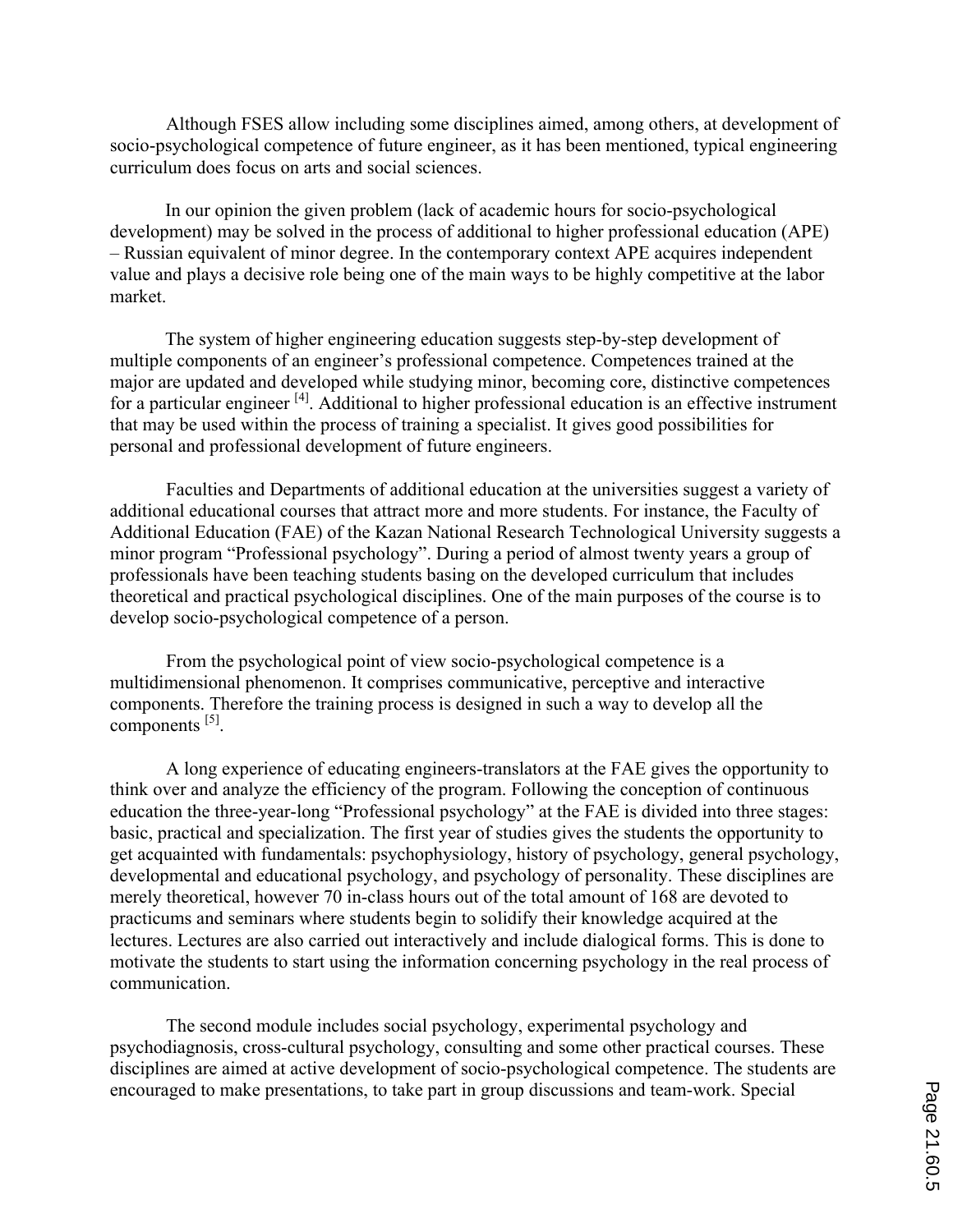emphasis is given to the art of self-presenting and interactive ability in various social situations. Role-playing games, case-study and group trainings are also introduced into the educational process at this stage.

The final module suggests courses of specialization, such as clinical psychology, psychology of management and conflict resolution, advertising psychology, psychology of sex differences, etc. About 60 in-class academic hours of 170 are lectures, and all the rest is devoted to practicums and group training. Students are trained to resolve social situations, including conflicts, problem solving and negotiations. Much attention is given to actualization of creativity and coping with limiting beliefs. Student choose topics which they consider to be the most interesting and up-to-date for them (such as time-management, stress-management, psychological influence, image-building, art-therapy, etc.) and organize discussions, mini-researches and group exercises under the supervision of a teacher. At the end of the study the students are to defend a graduation paper. This final research systematizes, solidifies and broadens the psychological knowledge and competences, and includes theoretical and empirical study of a subject.

Practically all the educational courses for students getting additional to higher education in psychology at the FAE take into account the engineering major. This fact affects the content of theoretical and practical classes, selection of model situations, examples and cases, and subjects of graduation papers. Students decide about the area of research that is interesting for them within this area they are asked to focus at some professional or organizational application. For example, if they study motivation, conflict or decision-making, it should be a labor or achievement motivation research, conflict analysis or decision-making pattern for a definite company's personnel or a working group. This is done to make their knowledge and skills more applied and practical.

Alongside with the program "Professional Psychology" the Faculty of Additional Professional Education at the Kazan National Research Technological University has a wide variety of other minor courses, including "Educational study", "Human resources", "Enterprise management", "Legal fundamentals of business activity", "Economics and company management", "Professional translation and interpretation", "IT systems" and some others. Such programs as "Educational study", "Human resources", "Enterprise management" and "Professional translation and interpretation" also have disciplines aimed and socio-psychological competence development in their curriculum. For instance, the students who study professional translation and interpretation have disciplines "Socio-psychological competence of interpreters" and "Intercultural communication" where they train their communication skills in the situations of cross-cultural interaction and learn to cope with fears and other subjective barriers while interpreting.

Socio-psychological competence may be considered as a system of inner resources necessary to make efficient communication in some definite social situations. Therefore it includes both invariant panhuman characteristics and historically and culturally based peculiarities. This fact becomes especially significant in the contemporary context of international cooperation, integration and development of academic and professional mobility.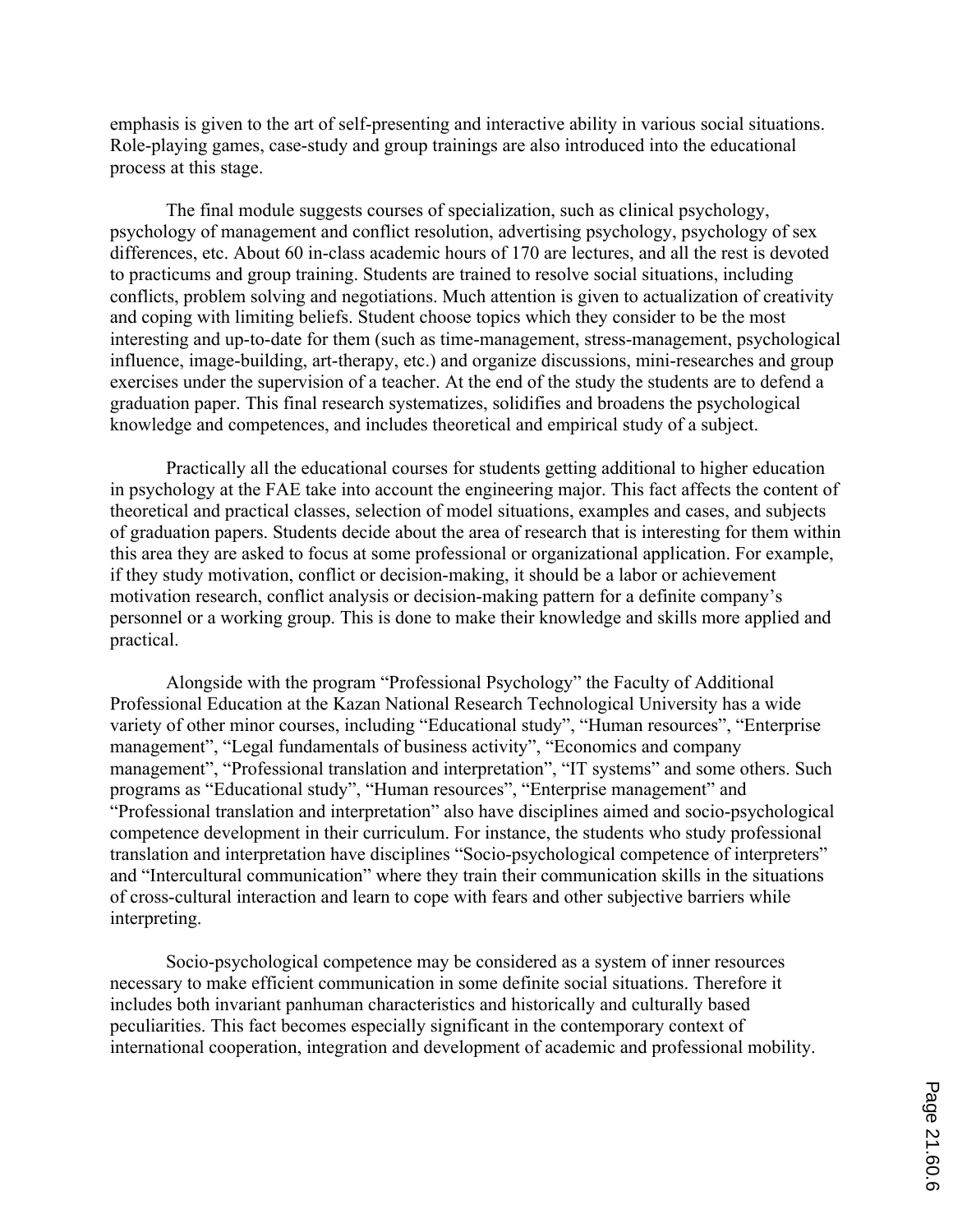The necessity to develop academic and professional mobility of engineers is determined by innovative nature of modern industry, intrinsic demand for diversification of education and technologies. International cooperation and intercultural contacts require special communicative skills. Alongside with linguistic competence (good knowledge of foreign languages) a contemporary person and professional should have intercultural competence, i.e. be able to communicate successfully with people from different countries and cultures.

Intercultural competence is an integral part of socio-psychological competence. It comprises general and specific culturological knowledge; practical communication skills (including psychological and linguistic skills), intercultural psychological sensibility and ethnical tolerance  $[2][3]$ 

To increase the external competitiveness of graduates the FAE of the Kazan National Research Technological University introduces courses aimed at development of intercultural competence. Such courses are suggested in the following curriculums: "Professional psychology", "Human resources", "Enterprise management" and "Professional translation and interpretation". Besides there is an option for all the University students to take a 24-hour long group training "Cross-cultural interaction and intercultural communication" at the FAE.

Thus being more flexible in curricula and syllabus, additional to higher professional education is an up-to-date response to requirements of changed social, economical and cultural circumstances in Russia. It is hard to overestimate the role of additional professional training at the institutions of higher education. This experience of using minor degree for personal development of students may be applied in other engineering institutions where the main focus is given to engineering disciplines.

The main purpose of additional professional education (APE) is to prepare students for the constantly changing modern world. Therefore APE aims to improve competitiveness of graduating students of institutions of higher technological education at the regional and international labor market.

Graduating from the FAE students get additional career opportunities. Implementation of the APE model presupposes the following didactic basis:

- system principle,
- principle of continuity,
- principle of individualization and differentiation of education,
- principle of succession and interconnection with the major.

Therefore, innovative training of competent and competitive engineers in the contemporary instable circumstances may be put into effect if all the elements of continuous professional education at the technological university are implemented.

The APE system has some peculiarities. Although is has evident social value, there are some difficulties in choosing adequate methods and educational technologies and quality-control techniques. However the main advantages of APE programs are as follows: short-termed courses,